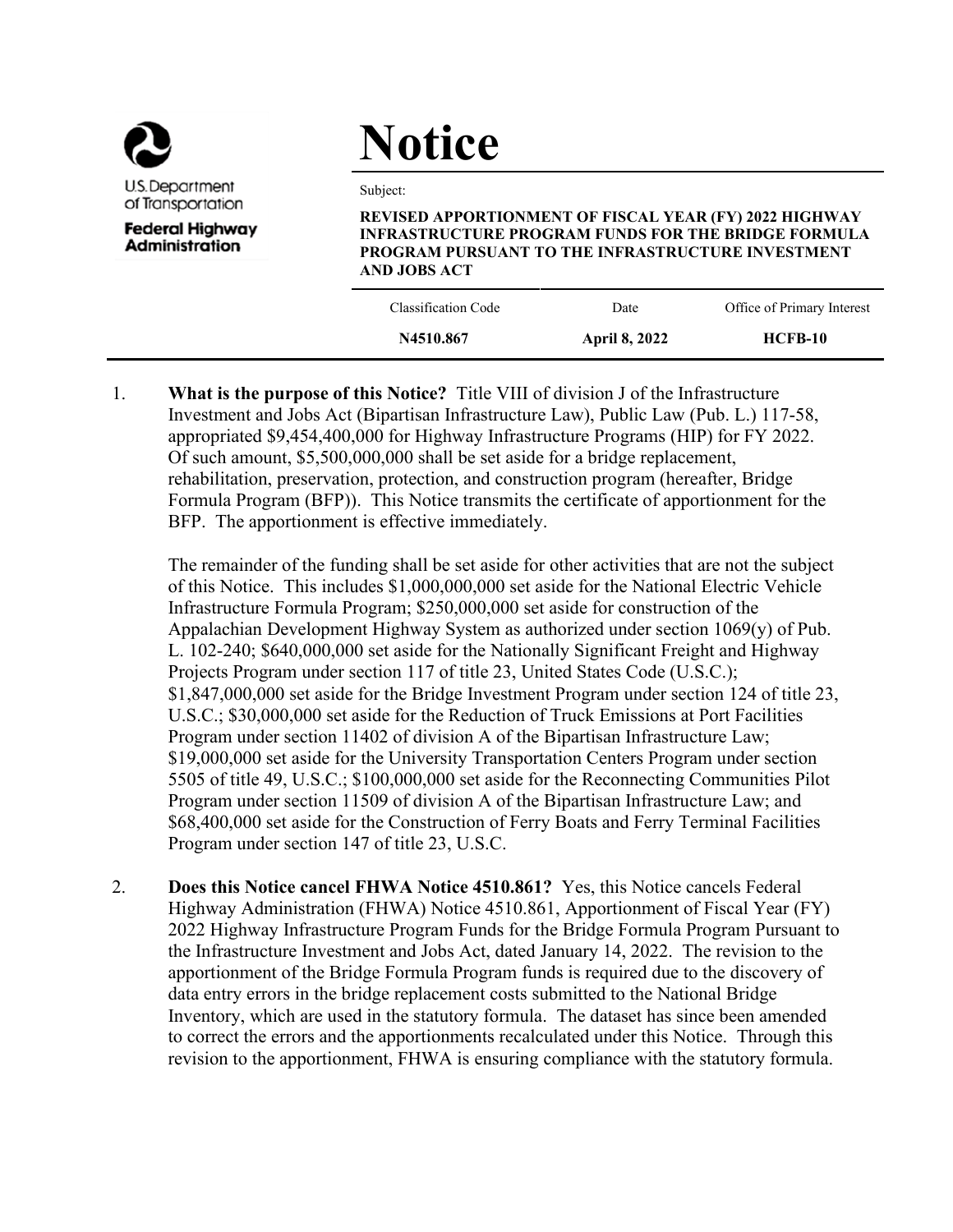## 3. **What amount is available for distribution under this Notice?**

- a. The Bipartisan Infrastructure Law authorizes the FHWA to retain, for operations and administration of the FHWA, up to 0.5 percent of the amounts appropriated for the BFP.
- b. The applied administrative takedown from funds appropriated for the BFP is \$27,500,000.
- c. In addition, FHWA shall set aside 3 percent (\$165,000,000) from funds appropriated for the BFP, to carry out section 202(d) of title 23, U.S.C. (Tribal Transportation Facility Bridges).
- d. Therefore, the amount of funds available for distribution to the States under this Notice is \$5,307,500,000 after the application of an administrative takedown of \$27,500,000 and a set-aside of \$165,000,000.

# 4. **What is the availability of these funds?**

- a. The funds resulting from this apportionment for the BFP are available for obligation until September 30, 2025. Any amounts not obligated by a State, as defined in 23 U.S.C. 101, on or before September 30, 2025, shall lapse.
- b. The funds resulting from this apportionment are available for obligation immediately and are not subject to any limitation on obligations.
- c. The program codes to be used when obligating these funds for FY 2022 are as follows:

| Program<br>Code | <b>Program Description</b>                               | <b>CFDA</b><br><b>Number</b> |
|-----------------|----------------------------------------------------------|------------------------------|
| Y110            | Bridge Formula Program – Main Code                       | 20.205                       |
| Y120            | Bridge Formula Program – Off-System Bridges<br>Set-aside | 20.205                       |

# 5. **What is the background information for the Bridge Formula Program?**

a. The funds resulting from this apportionment are eligible to be obligated on highway bridge replacement, rehabilitation, preservation, protection, or construction projects on public roads. Such projects shall be treated as projects on a Federal-aid highway.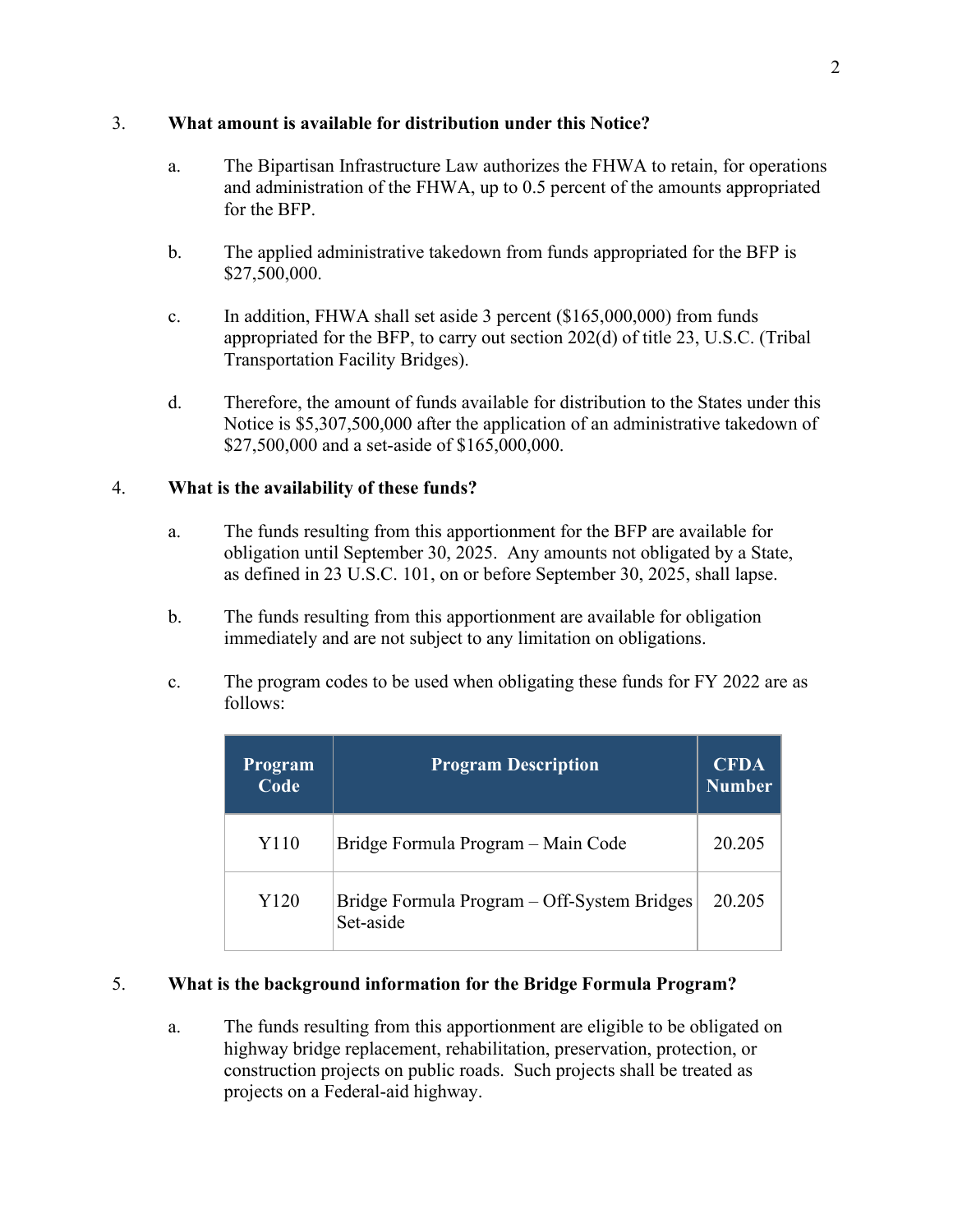- b. After reserving the applicable administrative takedown and set-aside described in paragraph (3), the funds available for distribution to the States, as defined in 23 U.S.C. 101, have been apportioned to the States as follows:
	- (i) 75 percent by the proportion that the total cost of replacing all bridges classified in poor condition in such State bears to the sum of the total cost to replace all bridges classified in poor condition in all States; and
	- (ii) 25 percent by the proportion that the total cost of rehabilitating all bridges classified in fair condition in such State bears to the sum of the total cost to rehabilitate all bridges classified in fair condition in all States.
- c. The amounts shall be adjusted such that each State receives at least \$45,000,000.
- d. After making the distribution in subparagraph (b) and any necessary adjustments in subparagraph (c), 15 percent shall be set aside for each State for use on off-system bridges<sup>[1](#page-2-0)</sup> for the same purposes described in subparagraph (a).
- e. Except as otherwise provided, the funds shall be administered as if apportioned under chapter 1 of title 23, U.S.C.
- f. The Federal share payable for the BFP (except for off-system bridges as described below) shall be determined in accordance with section 120 of title 23, U.S.C. However, the application of the increased Federal share under 23 U.S.C. 120(c)(1) to funds from this apportionment is not subject to the cap on such uses that applies to funds apportioned under 23 U.S.C. 104.
	- (i) The Federal share for costs reimbursed with funds under the BFP for an off-system highway bridge owned by a county, town, township, city, municipality or other local agency, or federally-recognized Tribe shall be 100 percent.
- g. The funds are not transferable under section 126 of title 23, U.S.C.

## 6. **What is the distribution of funds for the Bridge Formula Program?**

a. The Bipartisan Infrastructure Law appropriates a total of \$5,500,000,000 in HIP funds for bridge replacement, rehabilitation, preservation, protection, and construction.

<span id="page-2-0"></span><sup>&</sup>lt;sup>1</sup> The term "off-system bridge" means a highway bridge located on a public road, other than a bridge on a Federal-aid highway.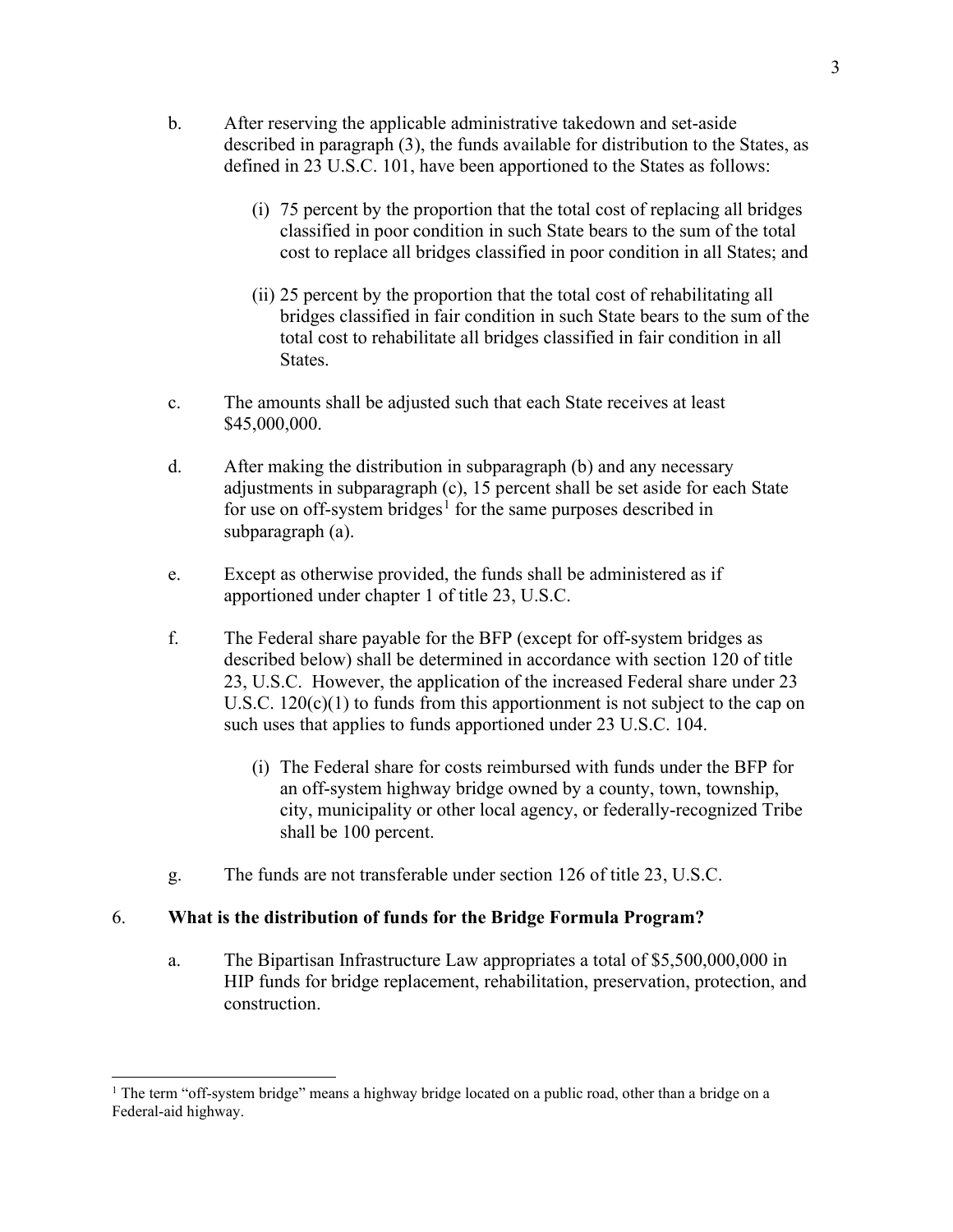- b. The amount of funds available for distribution to the States is \$5,307,500,000 after the application of an administrative takedown of \$27,500,000 and a set-aside of \$165,000,000 to carry out section 202(d) of title 23, U.S.C. (Tribal Transportation Facility Bridges). The attached Table 1 shows the State-by-State distribution of funds.
- 7. **What action is required?** Division Administrators should ensure that copies of this Notice are provided to the State departments of transportation.

Steday Rellack

Stephanie Pollack Deputy Administrator

Attachments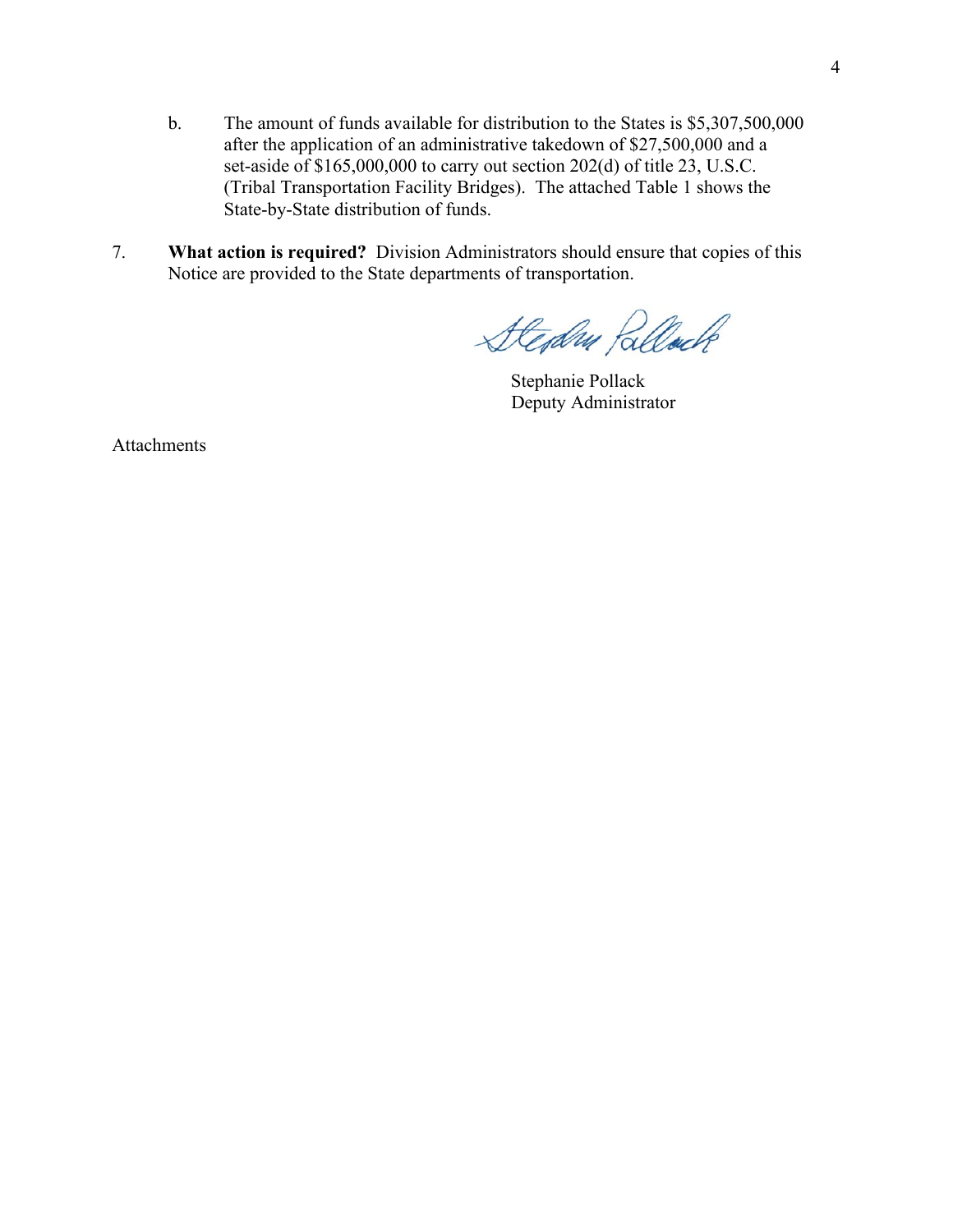# **CERTIFICATE OF APPORTIONMENT FROM THE SUM OF \$5,307,500,000 APPROPRIATED FOR THE HIGHWAY INFRASTRUCTURE PROGRAM BRIDGE REPLACEMENT, REHABILITATION, PRESERVATION, PROTECTION, AND CONSTRUCTION PROGRAM**

TO—

The Secretary of the Treasury of the United States and the State departments of transportation:

Pursuant to the Infrastructure Investment and Jobs Act, title VIII of division J, Public Law 117- 58, and the delegation of authority from the Secretary of Transportation to the Federal Highway Administration Deputy Administrator, section 1.85 of title 49, Code of Federal Regulations, I certify—

First, that pursuant to the Infrastructure Investment and Jobs Act, title VIII of division J, Public Law 117-58, the amount appropriated for the Highway Infrastructure Program (HIP) bridge replacement, rehabilitation, preservation, protection, and construction program, for the fiscal year ending September 30, 2022, is \$5,500,000,000.

Second, that pursuant to the Infrastructure Investment and Jobs Act, title VIII of division J, Public Law 117-58, of the amount appropriated for the HIP bridge replacement, rehabilitation, preservation, protection, and construction program, the Federal Highway Administration (FHWA) will retain \$27,500,000 for operations and administration of the FHWA.

Third, that pursuant to the Infrastructure Investment and Jobs Act, title VIII of division J, Public Law 117-58, of the amount appropriated for the HIP bridge replacement, rehabilitation, preservation, protection, and construction program, FHWA has set aside \$165,000,000 to carry out section 202(d) of title 23, United States Code (U.S.C.) (Tribal Transportation Facility Bridges).

Fourth, that after the application of the administrative takedown and set-aside, the amount of funds available for distribution to the States, the District of Columbia, and Puerto Rico for the HIP bridge replacement, rehabilitation, preservation, protection, and construction program is \$5,307,500,000.

Fifth, that I have computed the revised apportionment to each State, the District of Columbia, and Puerto Rico of the amounts appropriated for the HIP bridge replacement, rehabilitation, preservation, protection, and construction program in the manner provided by law.

Sixth, that the sums that are hereby apportioned to each State, the District of Columbia, and Puerto Rico effective immediately, are respectively as follows: